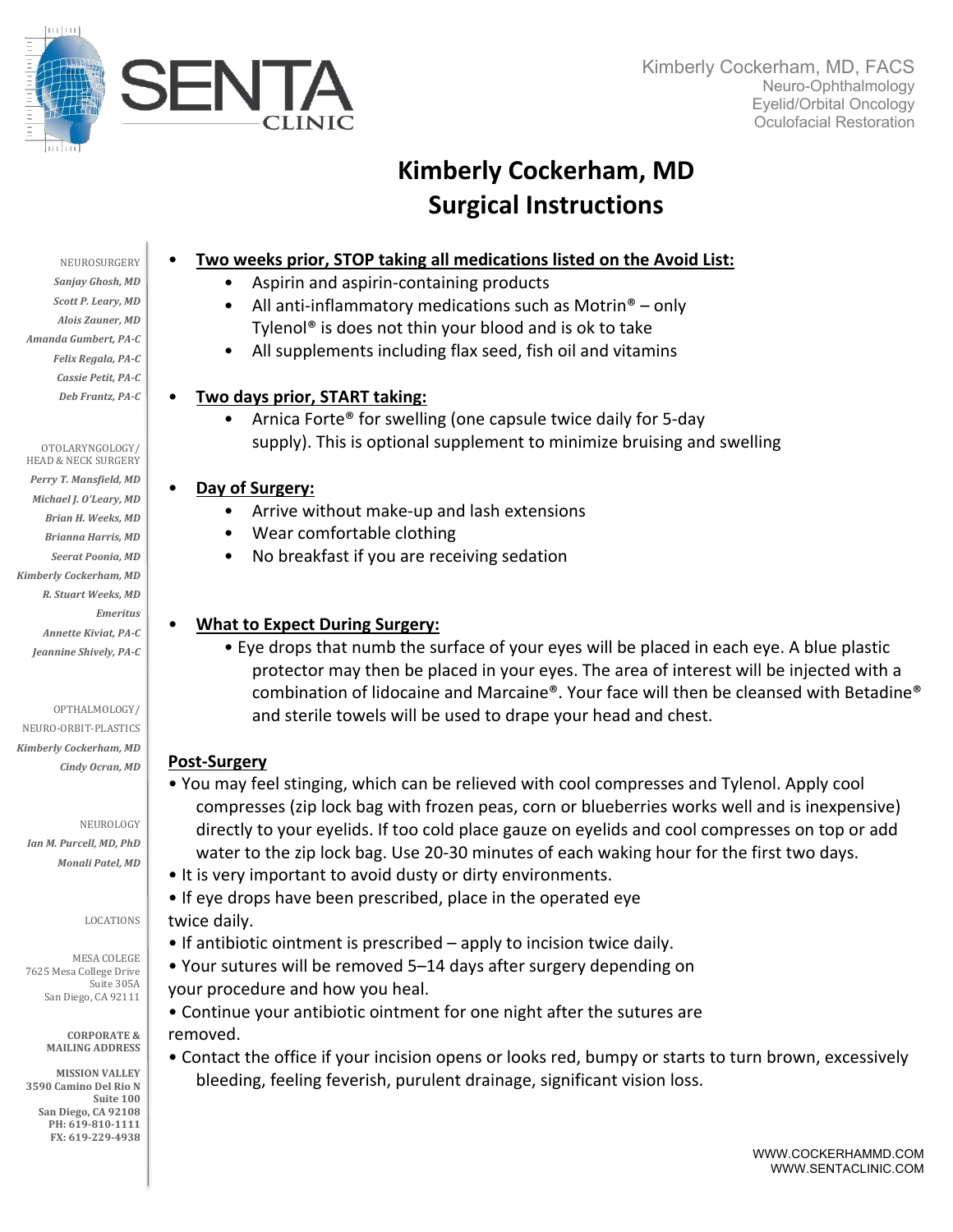

Office: 209-810-1111 Monday – Friday 8 am – 5 pm Cockerham directly via text or call 650.804.9270. CockerhamMD@gmail.com www.CockerhamMD.com Sentaclinic.com

# **MOST FREQUENTLY ASKED POST-OP QUESTIONS/CONCERNS**

## • **What to expect immediately after surgery:**

- Oozing or bloody drainage at your incision site
	- This is normal. As long as it is not briskly bleeding and your stitches are not broken just relax and apply cold compresses and limit your activity.
- Itching
	- Take Benadryl 50 mg orally (caution as this can make your drowsy), do NOT rub your eyes this can break your sutures. Consider cool compresses with vinegar water (one tablespoon of white vinegar mixed with one cup of distilled water, place bowl in refrigerator and add gauze) wring out gauze and apply to eyelids/brows/area of incisions.
- Bruising and swelling
	- Can initially get worse for the first 2-3 days, then should start to improve.
	- Bruising takes usually 1-2 weeks to improve
	- Swelling takes usually 3-4 weeks to improve
- Dry/irritated eyes/tearing/blurry vision
	- You may have difficulty closing eyes for the first few days, this is normal. You can use preservative free artificial tears 4-6x/day. Refresh omega is very soothing and is antiinflammatory.

### • **Pain control**

- Take Tylenol (max strength, 500mg) one pill each 4-6 hours.
- Avoid ibuprofen, aleve, advil, Motrin or other NSAIDS for pain relief as this can worsen bleeding/bruising.
- Cool compresses– every 20 minutes for the first 2-3 days. This will help the most with bruising and swelling. Don't directly place bag of pure ice as that can be heavy and break open your incisions. Place frozen corn/peas/blueberries in zip lock bag filled up one third of the bag and add enough water to cover the frozen veggies.

### • **Resuming blood thinners (for cardiac/stroke/blood clot reasons)**

Unless specifically directed by your PCP or cardiologist to restart earlier, you can resume aspirin and other blood thinners on post-op day 2.

NEUROSURGERY Sanjay Ghosh, MD *Scott P. Leary, MD Alois Zauner, MD Amanda Gumbert, PA-C Felix Regala, PA-C Cassie Petit, PA-C Deb Frantz, PA-C*

#### OTOLARYNGOLOGY/ HEAD & NECK SURGERY

Perry T. Mansfield, MD *Michael J. O'Leary, MD Brian H. Weeks, MD Brianna Harris, MD Seerat Poonia, MD Kimberly Cockerham, MD R. Stuart Weeks, MD Emeritus Annette Kiviat, PA-C* Jeannine Shively, PA-C

OPTHALMOLOGY/

NEURO-ORBIT-PLASTICS *Kimberly Cockerham, MD Cindy Ocran, MD*

NEUROLOGY *Ian M. Purcell, MD, PhD Monali Patel, MD*

#### LOCATIONS

MESA COLEGE 7625 Mesa College Drive Suite 305A San Diego, CA 92111

> **CORPORATE & MAILING ADDRESS**

**MISSION VALLEY 3590 Camino Del Rio N** Suite 100 **San Diego, CA 92108** PH: 619-810-1111 **FX: 619-229-4938**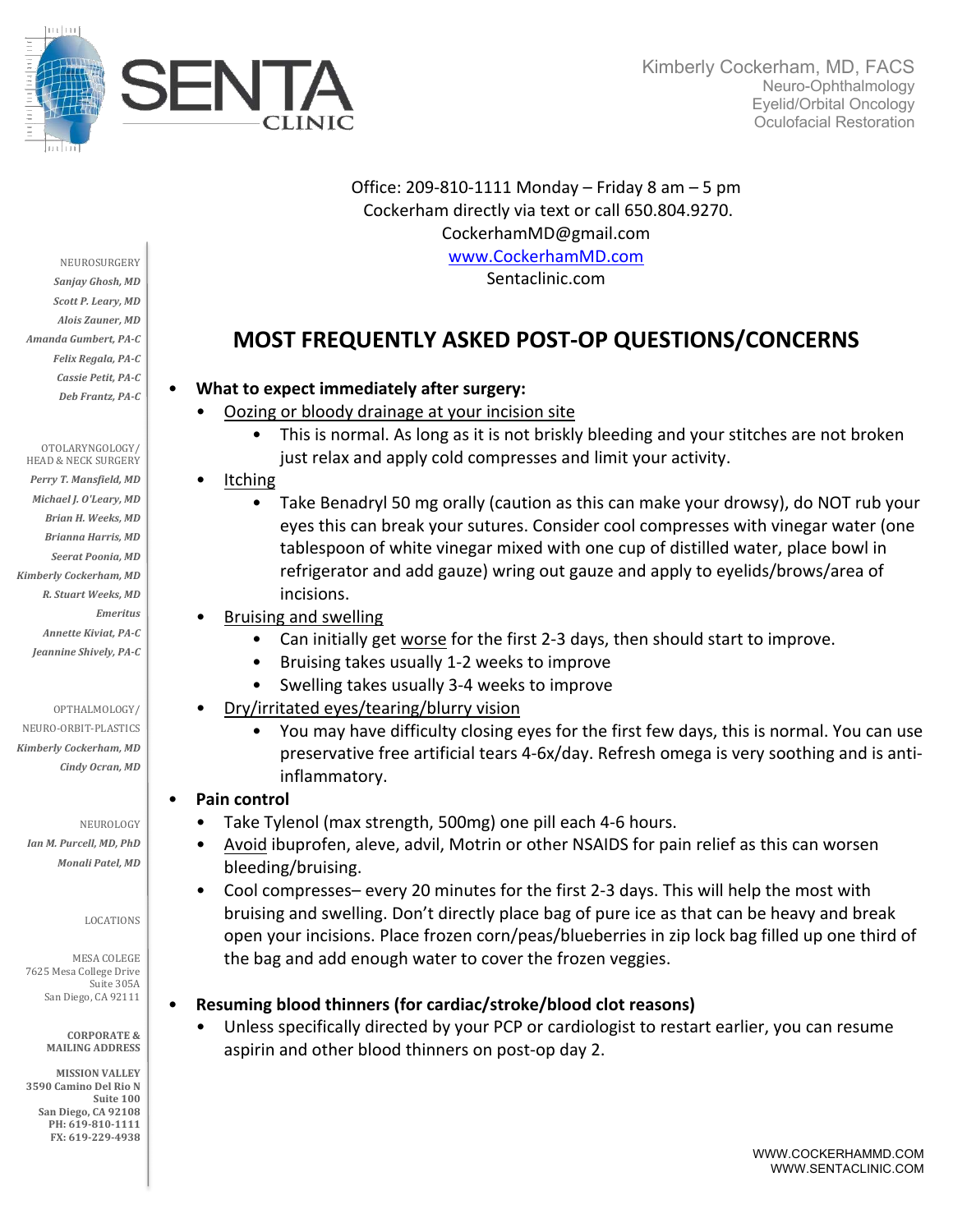

- You can resume NSAIDS (naproxen, advil, ibuprofen), omega-3/fish oil and other supplements in 2 weeks.
- NEUROSURGERY Sanjay Ghosh, MD *Scott P. Leary, MD Alois Zauner, MD Amanda Gumbert, PA-C Felix Regala, PA-C Cassie Petit, PA-C Deb Frantz, PA-C*

#### OTOLARYNGOLOGY/ HEAD & NECK SURGERY

Perry T. Mansfield, MD *Michael J. O'Leary, MD Brian H. Weeks, MD Brianna Harris, MD Seerat Poonia, MD Kimberly Cockerham, MD R. Stuart Weeks, MD Emeritus Annette Kiviat, PA-C* Jeannine Shively, PA-C

#### OPTHALMOLOGY/

NEURO-ORBIT-PLASTICS *Kimberly Cockerham, MD Cindy Ocran, MD*

NEUROLOGY *Ian M. Purcell, MD, PhD Monali Patel, MD*

#### LOCATIONS

MESA COLEGE 7625 Mesa College Drive Suite 305A San Diego, CA 92111

> **CORPORATE & MAILING ADDRESS**

**MISSION VALLEY 3590 Camino Del Rio N** Suite 100 **San Diego, CA 92108** PH: 619-810-1111 **FX: 619-229-4938**

## • **Sleeping:**

•

- Keep head of bed elevated for 2 weeks to help with swelling. This can be achieved by sleeping on a recliner or with 2 pillows under the head.
- Avoid rolling onto your face or sleeping on your side.
- No sleeping with pets in the bed for 2 weeks.

### • **Showering:**

- Avoid showering for the first 24 hours. Then can resume including washing hair and face, but keep eyelid area dry for 1 week.
- Do not let shower water directly hit eyelids for 2 weeks as the pressure can break open your incisions and hot water can prompt bleeding.

### • **Driving**

- No driving for 24 hours after receiving IV anesthesia. This is the law.
- Avoid driving if uncomfortable or vision blurry.

### • **Activity restrictions**

- No heavy lifting (>5lbs), bending over or straining.
- No dirty/dusty environments for at least 2 weeks.
- No jogging/vigorous exercise for 2-3 weeks. It's okay to lightly walk after day 3.
- No swimming/hot tubbing for 3 weeks
- No contact or competitive sports for 6 weeks

# • **Make-up and Sun Protection**

- No eye make-up for 2 weeks.
- Wear sunglasses for UV protection immediately post-op, start sunblock lotion or powder one day after sutures are removed.
- No hair dye/coloring for 4 weeks

# • **Contact lenses**

• Avoid contact lenses for 2-3 weeks or until eyelids are no longer swollen.

### • **Returning to work**

• Will vary depending on the job type. Generally, you will be able to return to work approximately 7-10 days following surgery. You may discuss this issue with your physician at the time of your post-op visit.